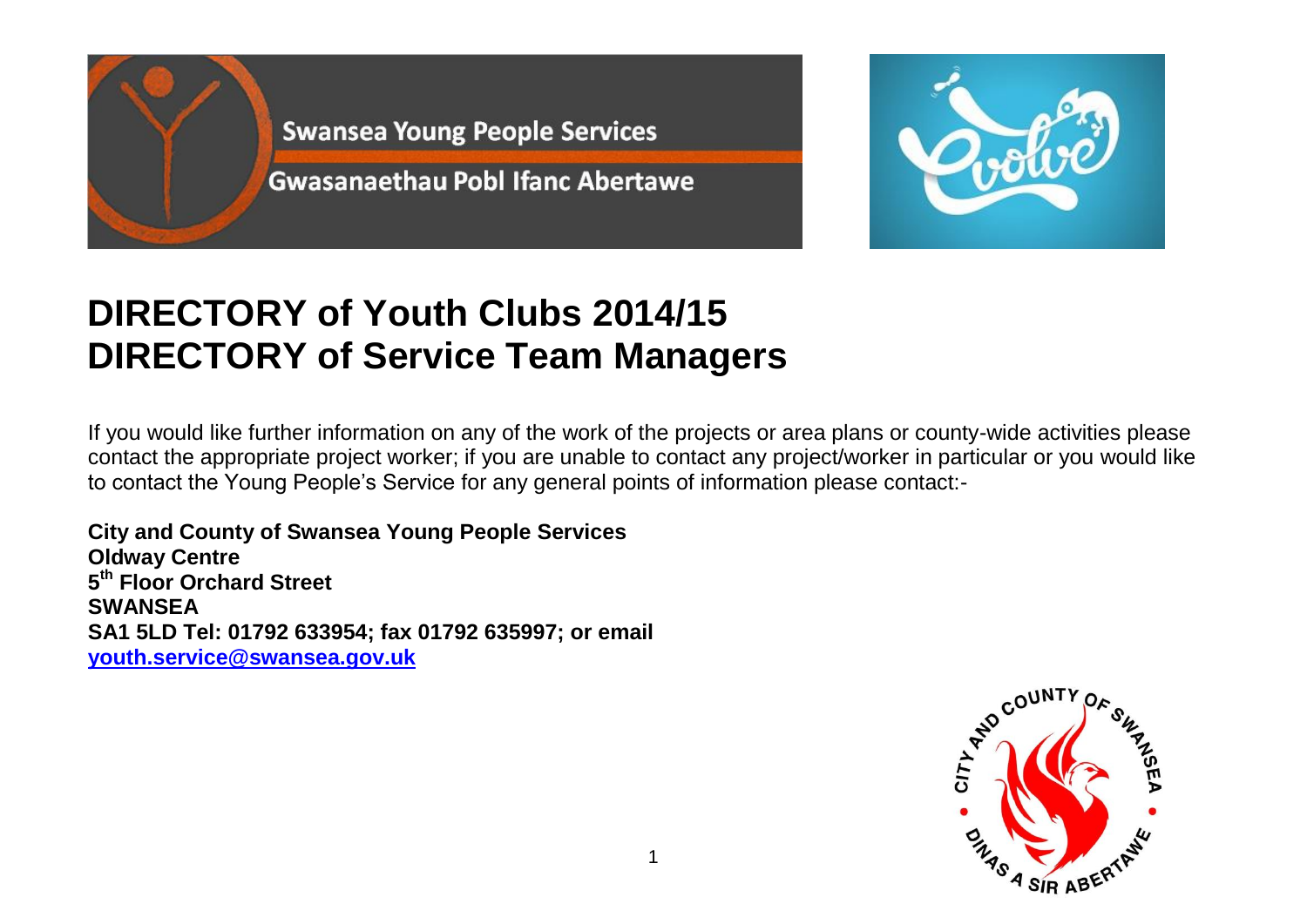## **Welcome to the City and County of Swansea Youth Service Club and Project Directory for 2014/15**

| Location                 | <b>Worker in Charge/Project Leader</b>            | <b>Opening times</b> | <b>Type of Club:</b>            |
|--------------------------|---------------------------------------------------|----------------------|---------------------------------|
|                          |                                                   |                      | <b>Main Hub</b>                 |
|                          |                                                   |                      | <b>Satellite Club</b>           |
|                          | <b>Paul Worsfold - Central</b>                    |                      |                                 |
| <b>Area Team Leaders</b> | paul.worsfold@swansea.gov.uk                      |                      | <b>Co-ordinating youth work</b> |
|                          | 01792 633967                                      |                      | across 3 district teams in      |
|                          | 07919 626610                                      |                      | <b>Swansea</b>                  |
|                          |                                                   |                      |                                 |
|                          | <b>Graham Davies - East</b>                       |                      |                                 |
|                          | graham.davies2@swansea.gov.uk                     |                      |                                 |
|                          | 01792 633965                                      |                      |                                 |
|                          | 07810 506283                                      |                      |                                 |
|                          |                                                   |                      |                                 |
|                          | <b>Suzy Mayhew - West</b>                         |                      |                                 |
|                          | suzy.mayhew@swansea.gov.uk                        |                      |                                 |
|                          | 01792 633966                                      |                      |                                 |
|                          | 07826 950394                                      |                      |                                 |
|                          |                                                   |                      |                                 |
|                          | <b>Chris Griffiths - Engaging Learners in</b>     |                      |                                 |
|                          | <b>Swansea / Traveller Education Service</b>      |                      |                                 |
|                          | 01792 633964                                      |                      |                                 |
|                          | 07796 275062                                      |                      |                                 |
|                          | Chris.griffiths@swansea.gov.uk                    |                      |                                 |
|                          |                                                   |                      |                                 |
|                          | <b>Mitch Davies - Promoting Inclusion</b>         |                      |                                 |
|                          | 07880 182745                                      |                      |                                 |
|                          | Mitch.davies@swansea.gov.uk                       |                      |                                 |
|                          | <b>Janine Cox Senior Social Work Practitioner</b> |                      |                                 |
|                          | Janine.cox@swansea.gov.uk                         |                      |                                 |
|                          | 01792 562786                                      |                      |                                 |
|                          | 07880 182725                                      |                      |                                 |
|                          | <b>Cassie Bennett Senior Key Worker</b>           |                      |                                 |
|                          | Cassie.bennett@wansea.gov.uk                      |                      |                                 |
|                          | 01792 562786 / 562896 (Key Workers Office)        |                      |                                 |
|                          | 07880 182751                                      |                      |                                 |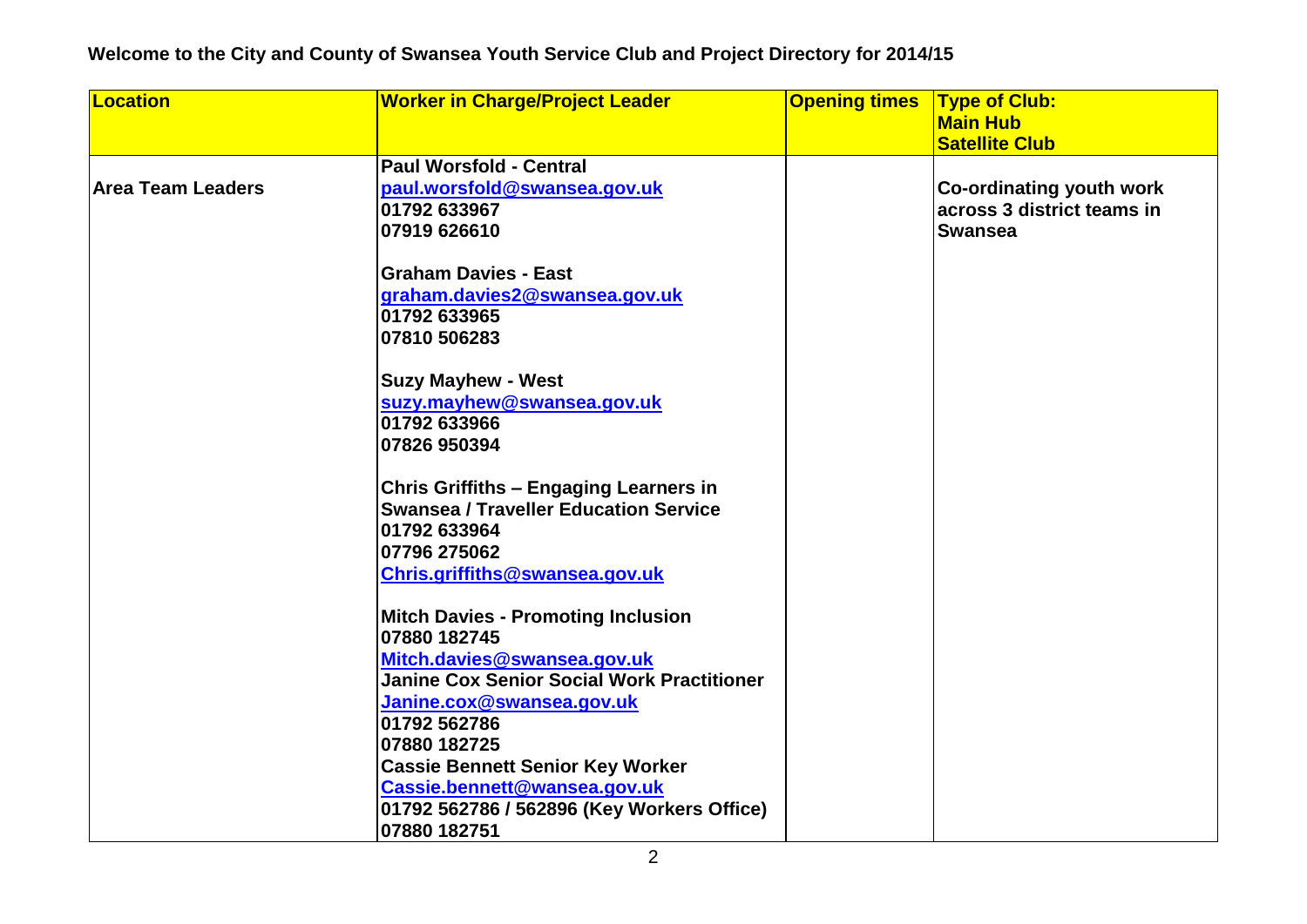| Location | <b>Worker in Charge/Project Leader</b>                                                                                                   | <b>Opening times</b> | <b>Type of Club:</b><br><b>Main Hub</b><br><b>Satellite Club</b> |
|----------|------------------------------------------------------------------------------------------------------------------------------------------|----------------------|------------------------------------------------------------------|
|          | Duke of Edinburgh's Award<br>Dave Phillips - Award Development Officer<br>01792 892719<br>07775 410784<br>David.phillips2@swansea.gov.uk |                      |                                                                  |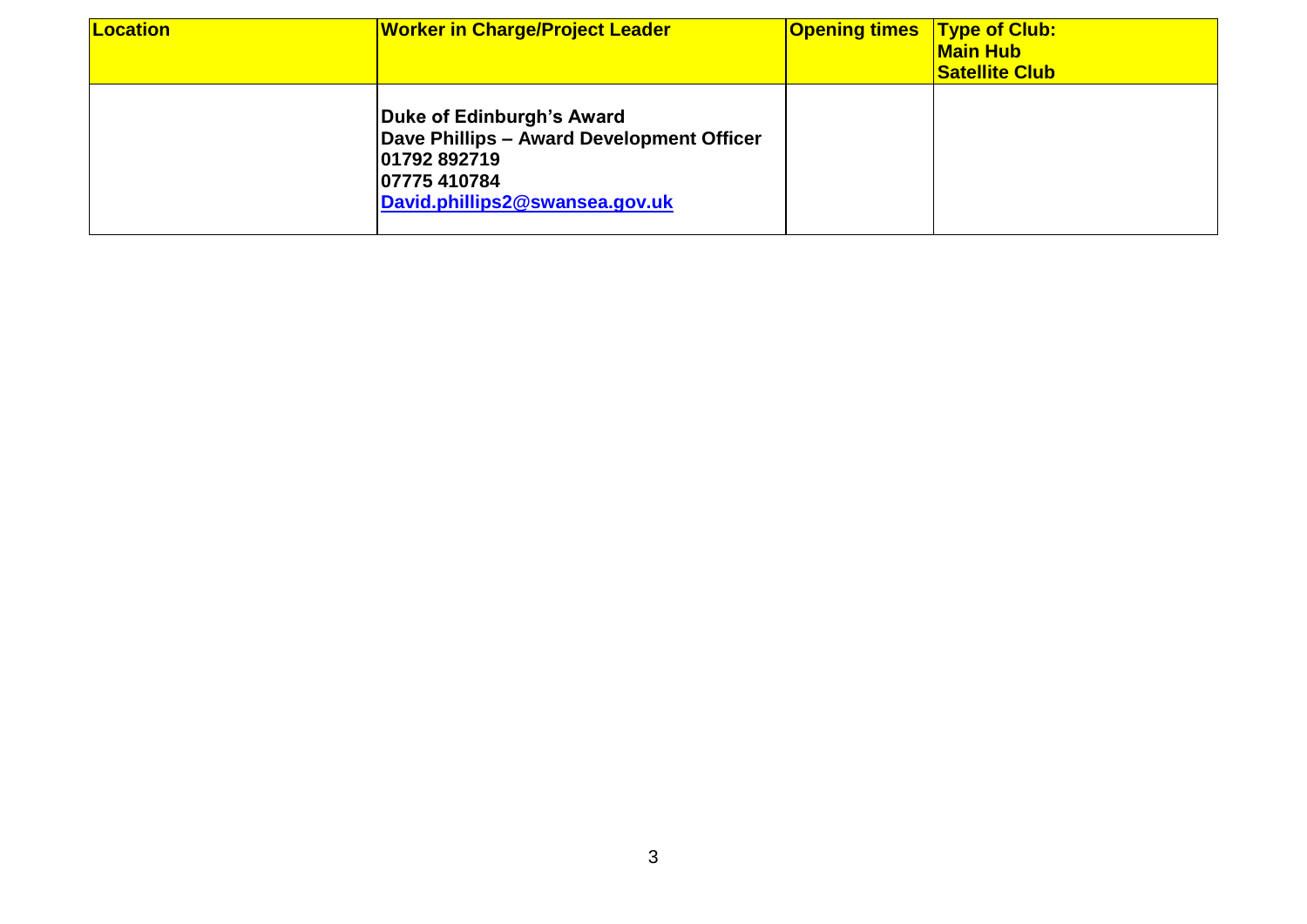| <b>Location - Central</b>                                                                                                                                          | <b>Worker in Charge/Project Leader</b>                                                                                                                                                                                                     | <b>Opening times</b>                                                                            | <b>Type of Club:</b><br><b>Main Hub</b><br><b>Satellite Club</b> |
|--------------------------------------------------------------------------------------------------------------------------------------------------------------------|--------------------------------------------------------------------------------------------------------------------------------------------------------------------------------------------------------------------------------------------|-------------------------------------------------------------------------------------------------|------------------------------------------------------------------|
| Evolve@Blaenymaes<br><b>Portmead Avenue</b><br><b>Blaenymaes</b><br><b>SWANSEA SA5 5QH</b><br>Tel: 01792 583469                                                    | <b>Area Youth Workers Central Team</b><br><b>Carole Lemonheigh</b><br><b>Claire Thomas</b><br>carole.lemonheigh@swansea.gov.uk<br>claire.thomas2@swansea.gov.uk                                                                            | <b>Monday</b><br><b>Tuesday</b><br><b>Thursday</b><br>6.30 <sub>pm</sub><br>9.30pm              | Main Hub                                                         |
| <b>Gendros Youth Club</b><br><b>Gendros Community Centre</b><br><b>Gendros Ave East</b><br><b>Gendros</b><br><b>SWANSEA</b><br><b>SA5 8DE</b><br>Tel: 01792 585748 | <b>Claire Thomas</b><br><b>Line Manager</b><br><b>Area Youth Worker</b><br>07796 275044<br>Claire.thomas2@swansea.gov.uk                                                                                                                   | <b>Tuesday</b><br>6.30 <sub>pm</sub><br>9.00pm                                                  | <b>Satellite Club</b>                                            |
| <b>Montana Park Youth Club</b><br><b>Montana Park Com Centre</b><br>Montana Park, Landore,<br><b>SWANSEA</b><br><b>SA1 2QB</b><br>Tel: 01792 645899                | <b>Claire Thomas</b><br><b>Area Youth Worker</b><br>07796 275044<br>claire.thomas2@swansea.gov.uk                                                                                                                                          | Wednesday<br>$6.45$ pm $-$<br>9.00pm                                                            | <b>Satellite Club</b>                                            |
| Evolve@Townhill<br><b>Powys Avenue</b><br><b>Townhill</b><br><b>SWANSEA</b><br>SA1 6PH<br>Tel: 01792 470270                                                        | <b>Area Youth Workers Central Team</b><br><b>Anna Griffiths</b><br><b>Greg Drew</b><br><b>Area Youth Worker</b><br>Anna.griffiths@swansea.gov.uk<br>Greg.drew@swansea.gov.uk<br>01792 470270<br>07796 275170 - Anna<br>07796 275115 - Greg | Monday,<br>Wednesday<br>$6 - 9.00$ pm<br><b>Thursday</b><br>$6 - 9.00$ pm<br>To be<br>confirmed | Main Hub                                                         |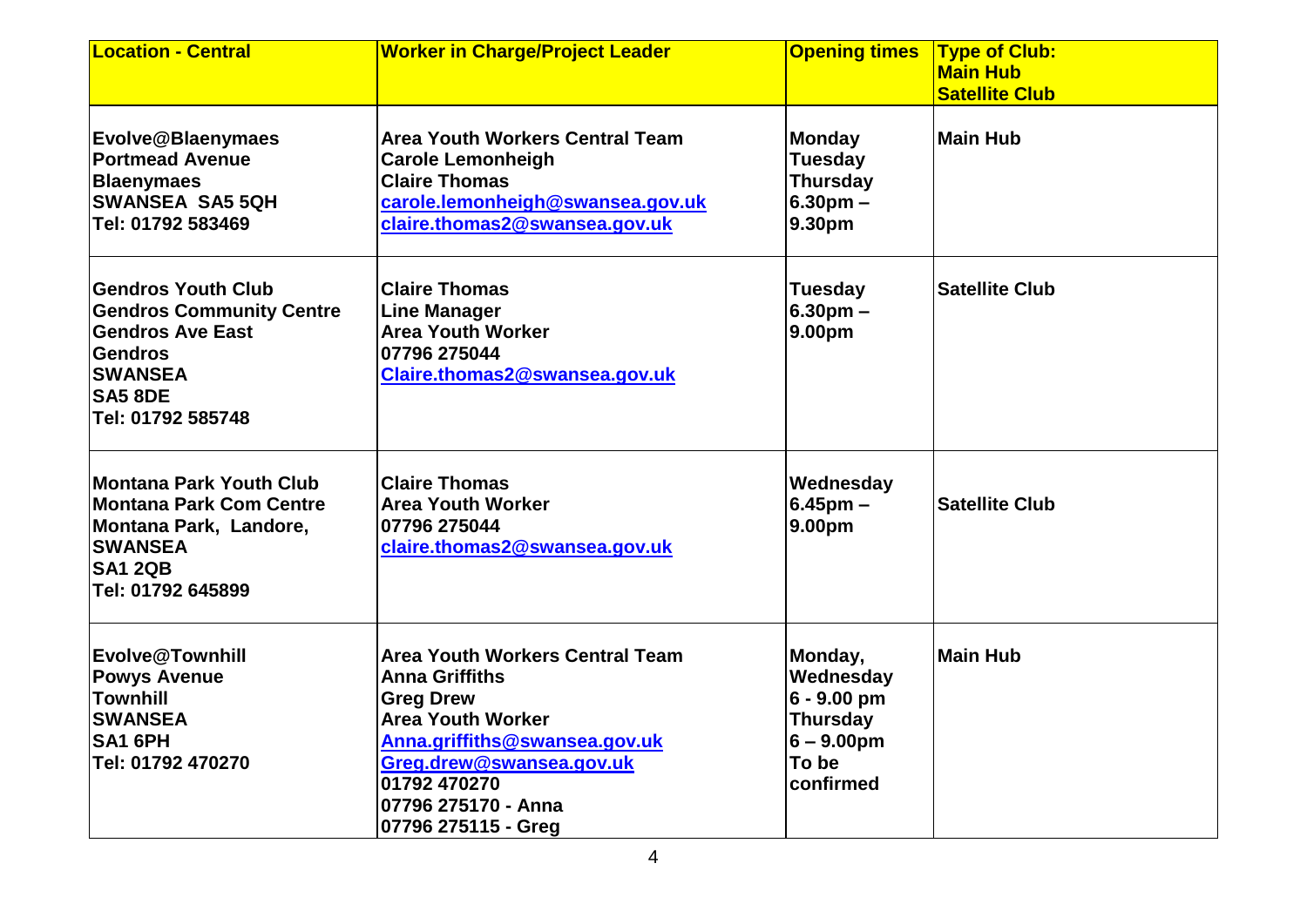| <b>Location - East</b>                                                                                                                | <b>Worker in Charge/Project Leader</b>                                                                                                                                                                                                                                                                                                         | <b>Opening times</b>                                       | <b>Type of Club:</b><br><b>Main Hub</b><br><b>Satellite Club</b>  |
|---------------------------------------------------------------------------------------------------------------------------------------|------------------------------------------------------------------------------------------------------------------------------------------------------------------------------------------------------------------------------------------------------------------------------------------------------------------------------------------------|------------------------------------------------------------|-------------------------------------------------------------------|
| Evolve@Stadwen<br><b>Bethel Road</b><br>Llansamlet<br><b>SWANSEA SA7 9QP</b><br>Tel: 01792 775088                                     | <b>Area Youth Workers East Team</b><br><b>Paul Kennedy</b><br><b>Tanya Redgrave</b><br><b>Liz Parry (temp)</b><br>Lindsay Grinter (temp p/t)<br>Aimee Worsfold (temp p/t)<br>paul.kennedy@swansea.gov.uk<br>Tanya.redgrave@swansea.gov.uk<br>Elizabeth.parry@Swansea.gov.uk<br>Lindsay.grinter@swansea.gov.uk<br>Aimee.worsfold@swansea.gov.uk | Monday,<br>Wednesday<br><b>Thursday</b><br>5pm - 9.00 p.m. | Main Hub                                                          |
| <b>Clydach Youth Club</b>                                                                                                             | <b>Paul Kennedy</b><br><b>Area Youth Worker</b><br>Paul.kennedy@swansea.gov.uk                                                                                                                                                                                                                                                                 | <b>TBC</b>                                                 | <b>Satellite Club</b><br>Transition & pilot phase @<br>Graigfelen |
| <b>St Thomas Youth Centre</b><br><b>St Thomas Community Centre</b><br><b>St Thomas</b><br><b>SWANSEA SA1 8EY</b><br>Tel: 01792 655479 | Aileen Napier Worker in Charge<br><b>Line Manager</b><br>Tanya Redgrave Area Youth Worker - East<br>01792 775088<br>07833 095484<br>tanya.redgrave@swansea.gov.uk                                                                                                                                                                              | <b>Monday and</b><br>Wednesday<br>$6.30 - 9.00 p.m.$       | <b>Satellite Club</b>                                             |
| <b>Morriston Youth Club</b><br><b>Clase Road</b><br>Morriston<br><b>SA6 8DS</b>                                                       | <b>Lauren Weaver</b><br><b>Line Manager</b><br>Lauren. Weaver@swansea.gov.uk<br>07557 197166                                                                                                                                                                                                                                                   | <b>Monday</b><br><b>Thursday</b><br>$6.00pm -$<br>9.00pm   | <b>Satellite Club</b>                                             |